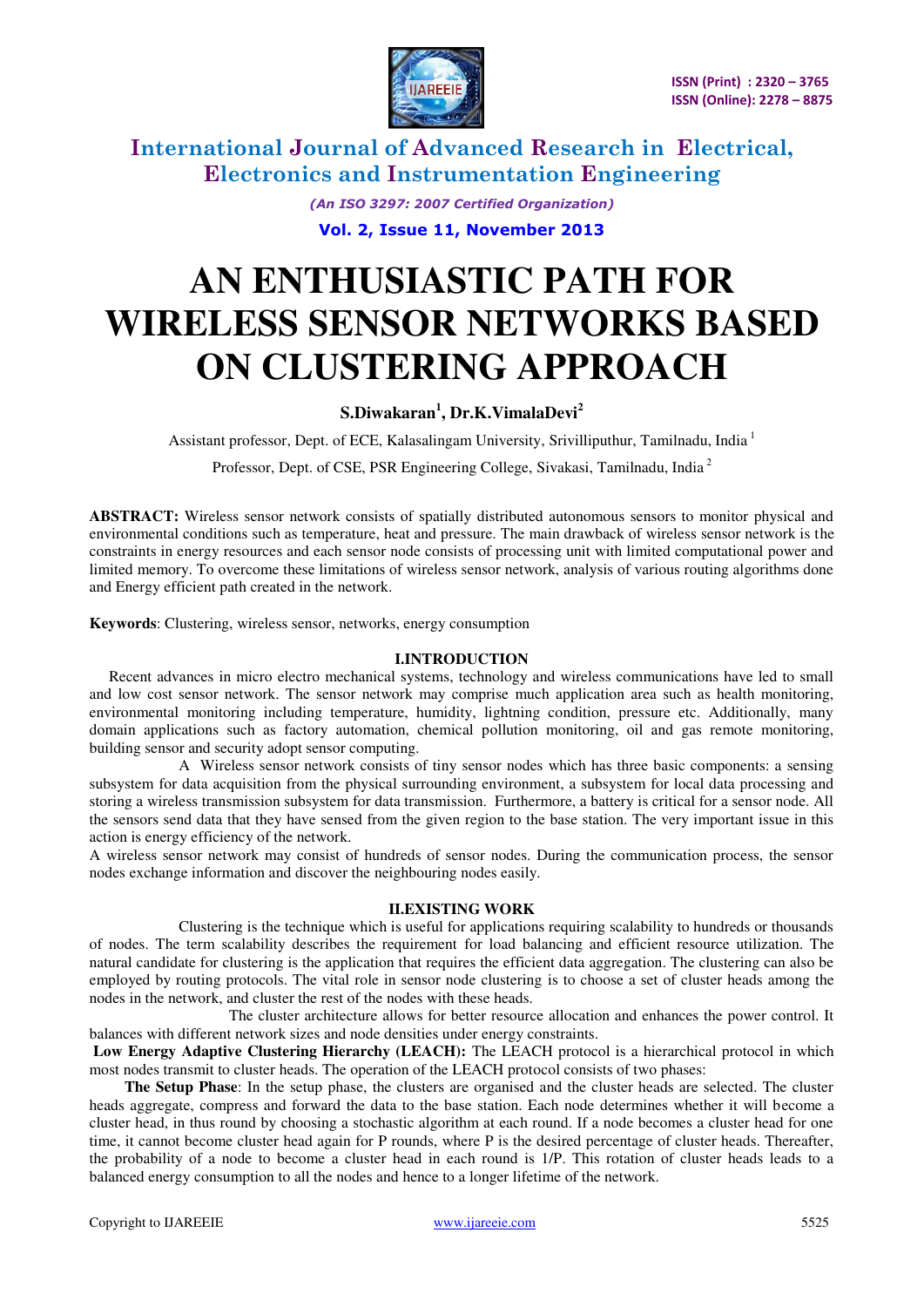

#### *(An ISO 3297: 2007 Certified Organization)*

#### **Vol. 2, Issue 11, November 2013**

**The Steady State Phase:** In the Steady State Phase, the data is sent to the base station. The duration of the steady state phase is longer than the duration of the setup phase in order to minimize overhead. Moreover, each node that is not a cluster head selects the closest cluster head and joins that cluster. After that the cluster head creates a schedule for each node in its cluster to transmit its data.

 The main advantage of LEACH is that it outperforms conventional communication protocols, in terms of energy dissipation, ease of configuration, and system lifetime/quality of the network. Providing such a low energy, wireless distributed protocol will help the way in a WSN. However, LEACH uses single-hop routing where each node can transmit directly to the cluster-head and the sink. Therefore, it is not recommended for networks that are deployed in large regions. Furthermore, the dynamic clustering may results to extra overhead, e.g. head changes, advertisements etc., which may diminish the gain in energy consumption .

#### **III.PROBLEM FORMULATION**

 Task is to study, simulate and compare various routing algorithms used in wireless sensor networks, clubbed with some placement algorithms such that they can address the following problem:

Given a remote rectangular field, the tasks is establish a sensor network, having its base station at centre, with some sensor node placement and following a certain routing protocol, such that it can monitor fixed or randomly generated targets and report the targets to the base station, consuming less power & maintenance and without compromising with the performance.

#### **IV.PROPOSED METHOD**

Routing in wireless sensor network is a demanding task. This demand has led to many routing protocols. Most of these protocols find the minimum energy path or the shortest path routing. Always using these paths will soon make those nodes to lose Multipath routing will distribute the traffic among multiple paths instead of routing through a single path. The proposed plan in this article is to first find out the neighbor node list and then to find the multiple path from the neighbor nodes. The data packets are distributed through the multiple paths to the destination. The work is been divided into 4 stages:

- (I) Initialization stage
- (ii) Finding neighbor nodes
- (iii) Finding multipath
- (iv) Maintenance stage

#### (i)**Initialization Stage**

In this stage, the nodes are first clustered and the "HELLO" packet message is send to all the nodes. The node which has more energy is elected as cluster head (CH). The remaining nodes are treated as member nodes of that cluster. The node which has the next energy level to the cluster head is treated as next CH. In situation like when the cluster head loses its energy level below the threshold value, then the next CH will act as the cluster head and the current head goes to sleep mode. When the system starts its eration, regular nodes send out collected data to the cluster head, and then the cluster head forwards data to the base station through its neighboring cluster heads using the dynamic routing mechanism to save energy. Clustered wireless sensor network sending the data, the cluster head may lose some energy. (ii**) Finding neighbor nodes**

Before finding the multipath, create a neighbor table for the source nodes. The steps are as follows: max node -number of nodes in the network x, y -positions of the current node id –node number – threshold energy

R- Residual energy of the node

G node – nodes within the transmission range of current node

Trans range – transmission range

The steps are as follows:

- 1. Get the value of maximum nodes in each cluster
- 2. Get the position of source node
- 3. Let the source node be with node  $id = 0$

4. Find the distance between the source node and all other

Nodes using the distance formula dis =  $\sqrt{(y^2-y^2)^2 + (x^2-x^2)^2}$  where (x1, y1) are the positions of the source node and( $x2$ ,  $y2$ ) are the positions of the node from which the distance is to be calculate.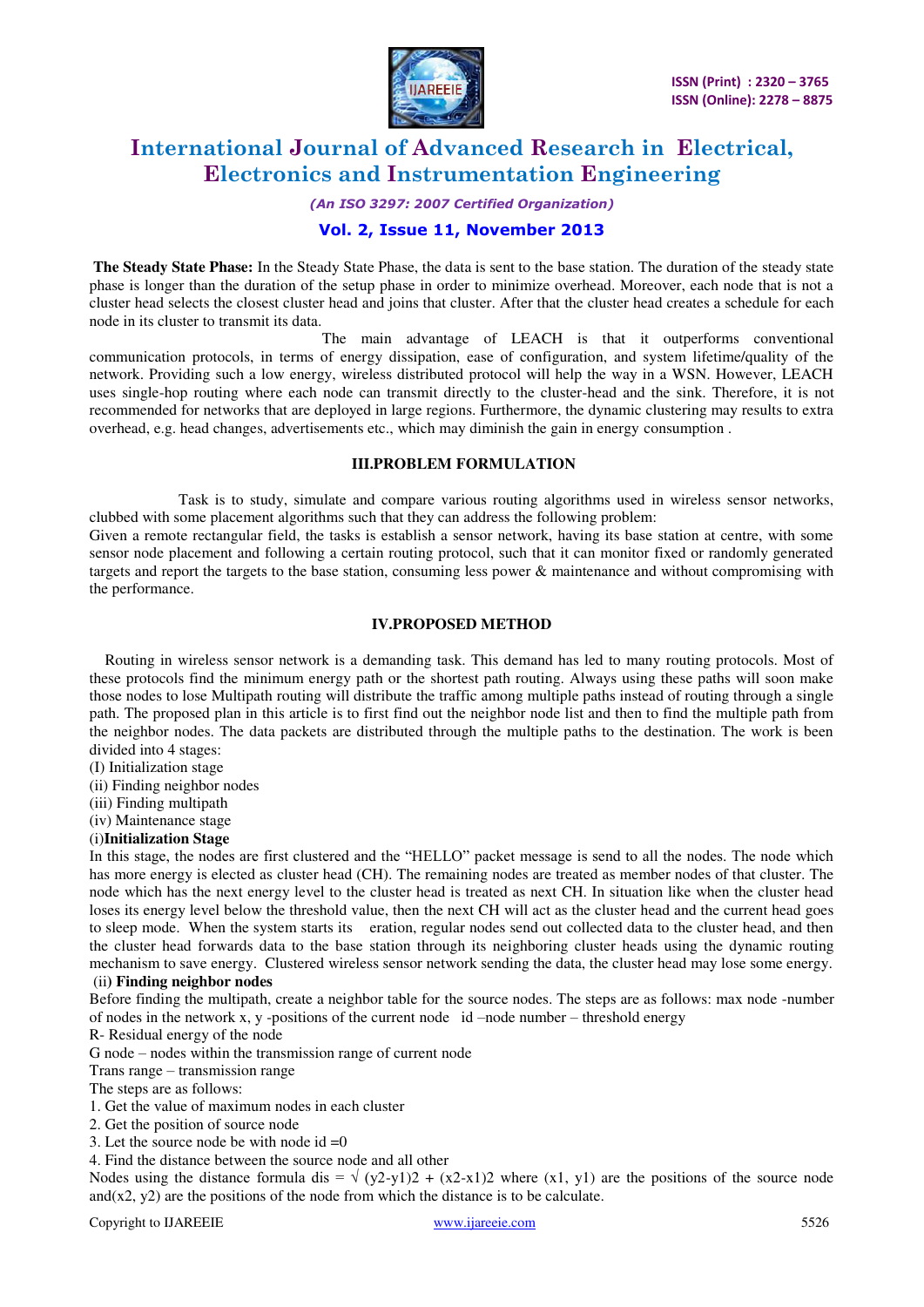

*(An ISO 3297: 2007 Certified Organization)* 

#### **Vol. 2, Issue 11, November 2013**

5. if(dis trans \_range) then update the neighbors of the source node in the neighbor list In case if the distance is within the transmission range and the node energy is greater than the threshold energy then update the neighbor list of the source node. Consider the following figure.2, node1 is acting as the source and node11 is the destination.



#### Network model

(iii) **Finding multipath** The next step is to find out the available path for the source to reach the destination in such a way that no node is repeated in the way. By using the neighbor list all possible paths without any repeated node is found out.

Considering the figure we can get the available path for the source node1 as

Node 1->2->5->8->11

Node 1->3->6->9->11

Node1->4->7->10->11

In all these paths no node is repeated or duplicated. Since the data packets are send through 3 different paths there is no chance for traffic or collision in the network. After finding the path, a RREQ message is send to the destination from the source. Once when the RREP message reached the source, the source node can deliver its data to the destination node through the paths. In case, during the iteration of data packets, if the cluster head energy level decreases below the threshold level, the next CH will act as the CH and the previous node goes to sleep mode. However in due cases, these paths may even break due to the nature of network topology in sensor network. In order to maintain a reliable network connection route maintenance is more important.

#### (iv**) Maintenance stage:**

When sending the data from the source to destination, there may be any breakage in the route. The node which discovers the link breakage between two nodes, it sends a route error (RERR) message to the backward direction to the source node. From the neighbor list table, the source node uses an alternate valid route.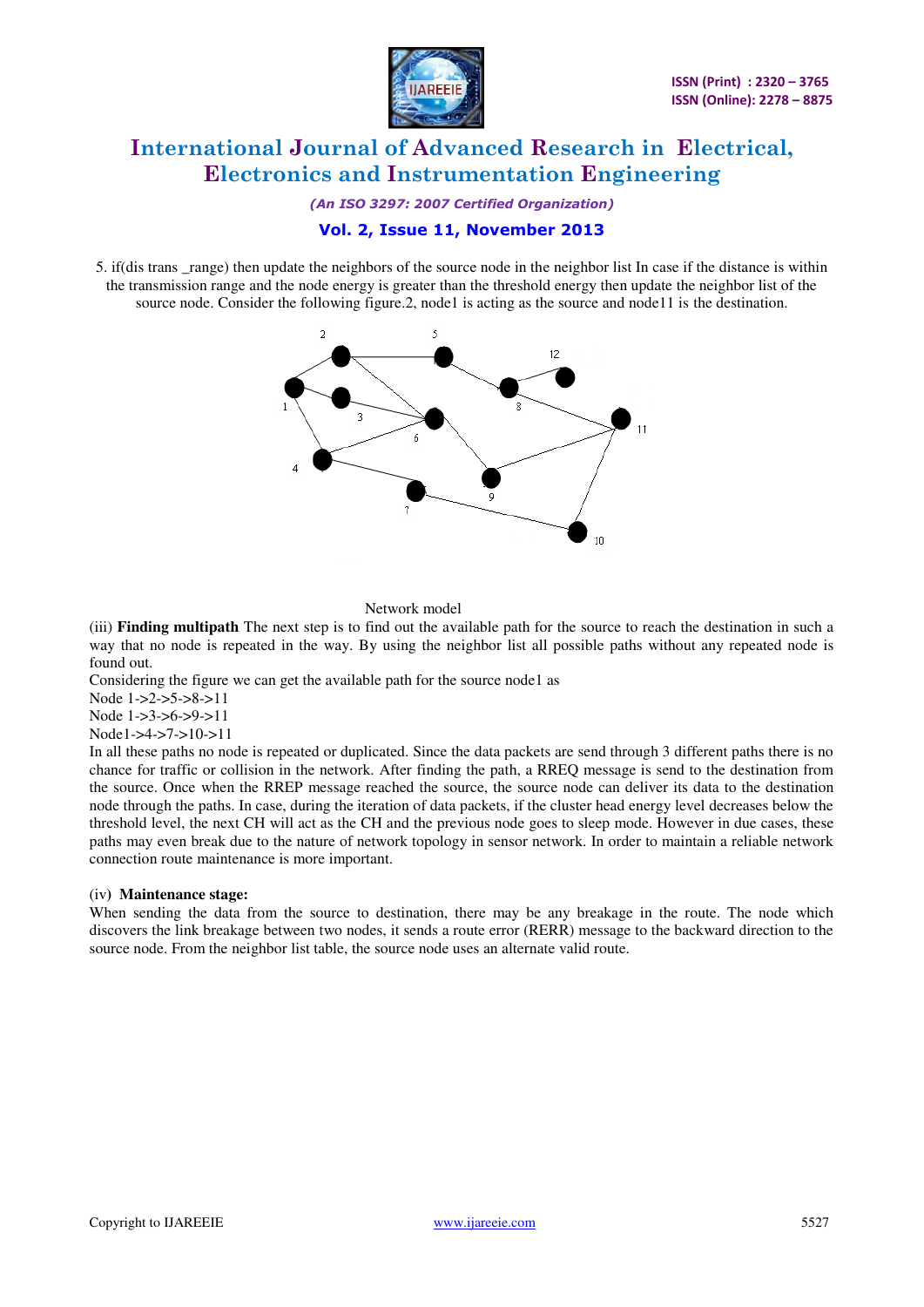

*(An ISO 3297: 2007 Certified Organization)* 

**Vol. 2, Issue 11, November 2013** 



**Figure 1: Nodes are clustered**



**Figure 2: Data is transferred from source to destination**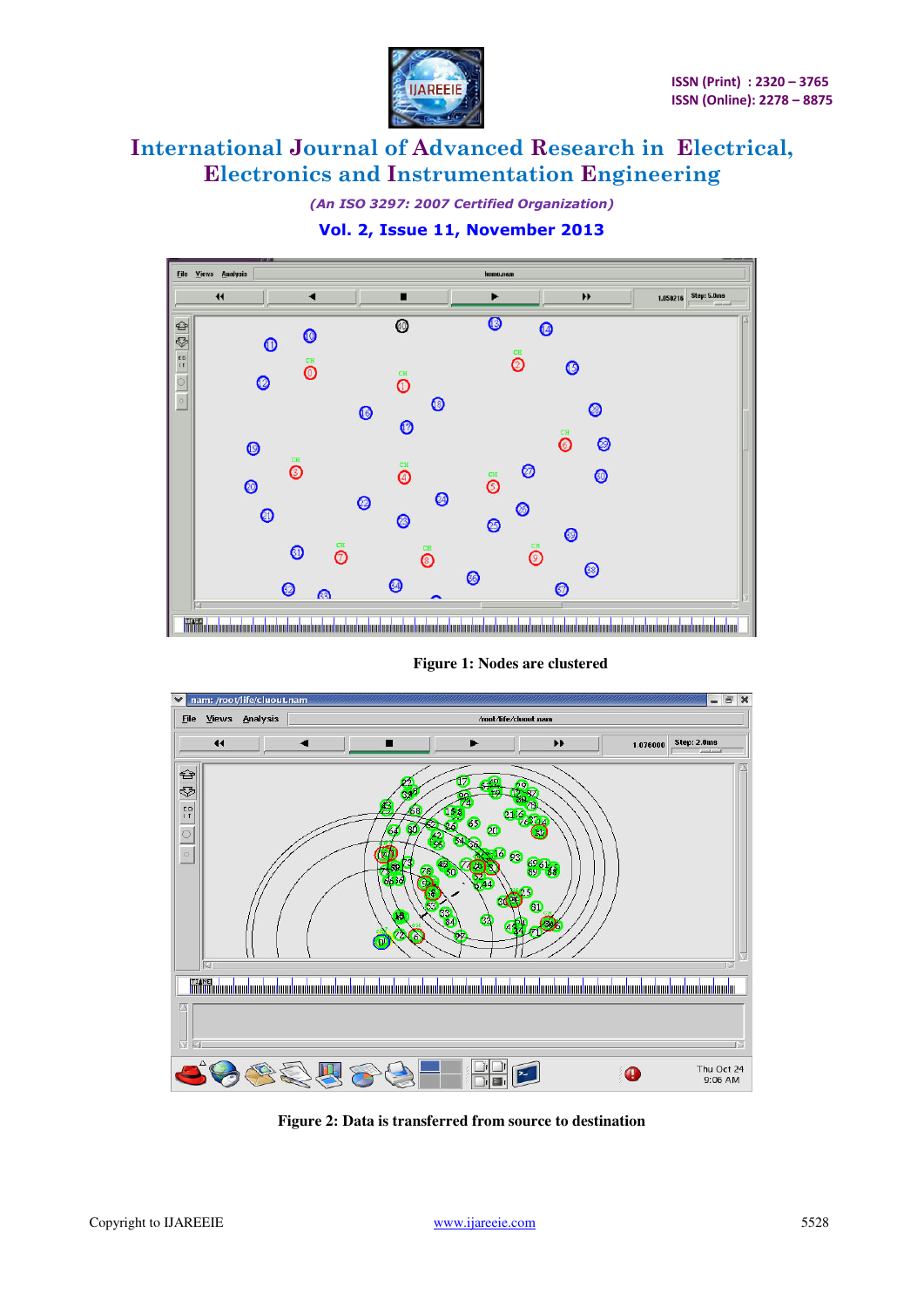

*(An ISO 3297: 2007 Certified Organization)* 

#### **Vol. 2, Issue 11, November 2013**

### **COMPARISION OF THROUHPUT**



### **COMPARISON OF ERROR OCCURS**